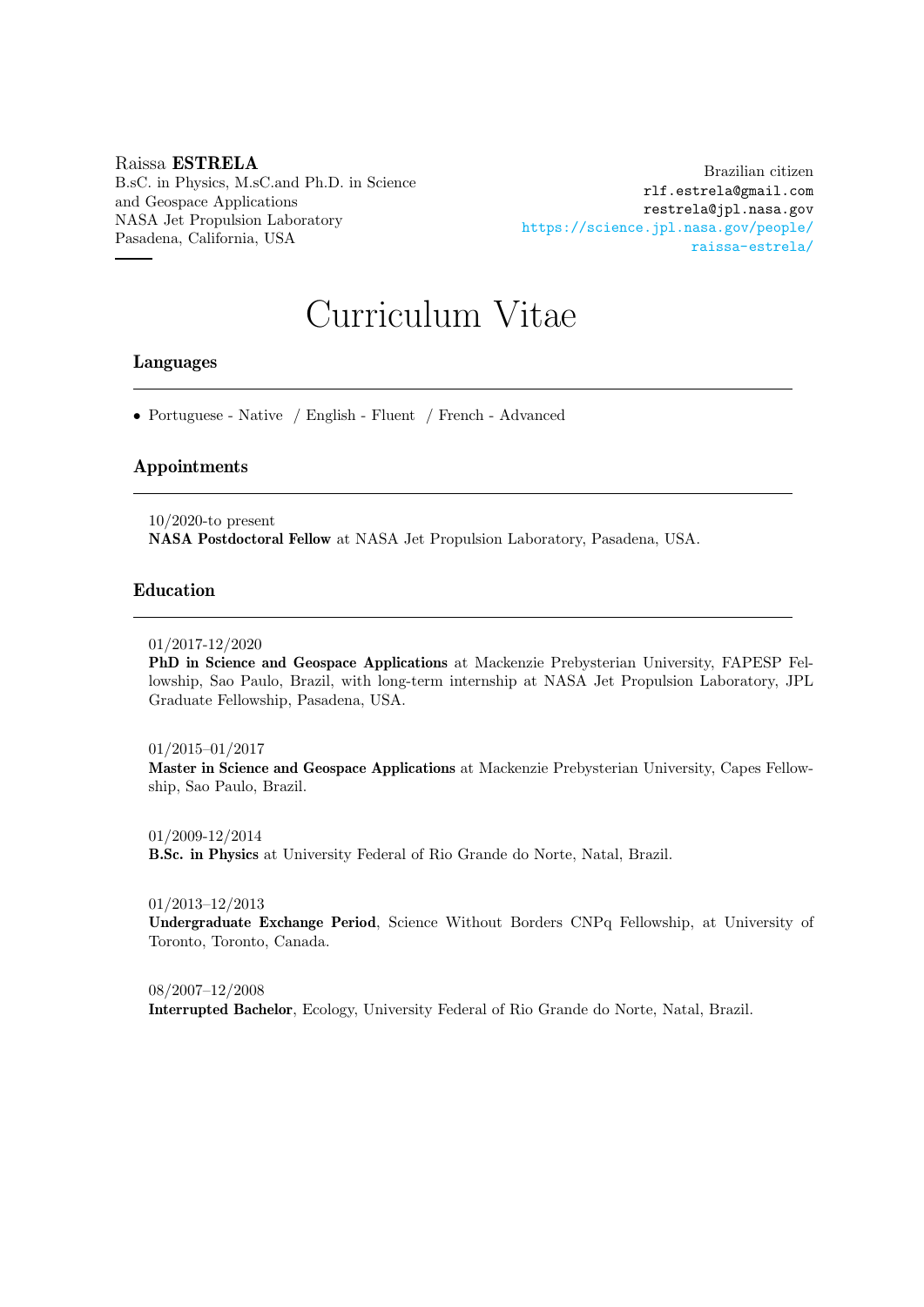# Projects

#### 01/04/2017-31/03/2020

PhD Project "Influence of the atmosphere in the planetary habitability: analysis of its composition and protection to the impacts from stellar activity" , Mackenzie Prebysterian University, Sao Paulo, Brazil, under supervision of Prof. Dr. Adriana Benetti Marques Valio and Dr. Mark Swain.

#### 01/2015–01/2017

Master Project "Stellar magnetic cycles in Kepler solar-type stars" , Mackenzie Prebysterian University, Sao Paulo, Brazil, under supervision of Prof. Dr. Adriana Benetti Marques Valio.

#### 08/2014–12/2014

Final Undergraduate Project "Wavelet Technique applied to the study of rotation, activity and pulsation from Kepler Eclisping Binaries Light Curves" at Departament of Theorical and Experimental Physics, University Federal of Rio Grande do Norte, Natal, Brazil, under supervision of Prof. Dr. José Renan de Medeiros.

#### 10/2013–09/2013

Summer Undergraduate Project "Investigation of galaxy clusters alignments in the Red Sequence Survey-2" at Departament of Astronomy and Astrophysics, University of Toronto, Toronto, Canada, under surpevision of Prof. Dr. Howard Yee.

#### 03/2009–07/2014

Scientific Initiation Fellowship "Physical Properties of Extra-solar Planets" at Departament of Theorical and Experimental Physics, University Federal of Rio Grande do Norte, Natal, Brazil, under supervision of Prof. Dr. José Renan de Medeiros.

#### Complementary Education

#### 15/09/2018-17/09/2020

#### JPL Graduate Program

Implementation in the Exoplanet Calibration Bayesian Unified Retrieval Pipeline (EXCALIBUR) of an automatic and uniform calibration of observations taken with the instrument STIS/Hubble Space Telescope, under supervision of Dr. Mark Swain

#### 04/03/2018-21/04/2018

#### ESO Scientific Visitor Program

Reduction and analysis of exoplanet transmission spectra data taken with VLT/FORS2, under supervision of Dr. Elyar Sedaghati

#### 01/2013–04/2013

Academic English, CNPq Fellowship, at School of Continuing Studies, University of Toronto, Toronto, Canada.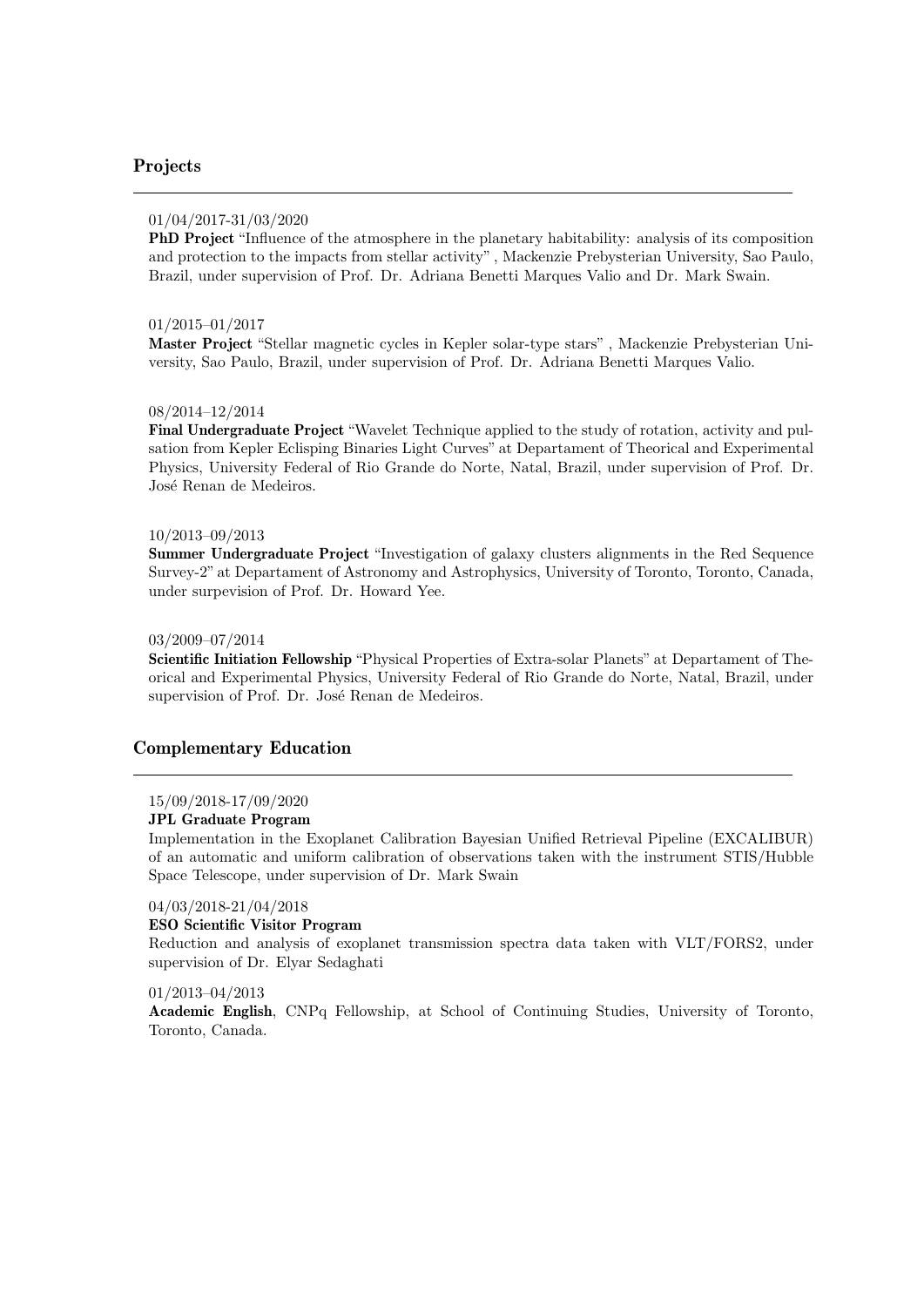JPL Graduate Fellowship (2019-2020)

FAPESP BEPE grant (2018)

ESO Scientific Visitor Programme (2018)

IAU Astrobiology 2017 Grant (2017)

FAPESP (Sao Paulo State Research Foundation) PhD Fellowship 04/2017-04/2020

Swiss Government Excellence Scholarship (PhD) (2017) - refused

PhD Fellowship Max Planck Institute for Astronomy - Heidelberg (2017) - refused

HotMol School Scholarship (2017)

IAU Living Around Active Stars Grant (2016)

CAPES Fellowship (Master) - (01/01/2015-01/01/2017)

CNPq Scientific Initiation Fellowship - (2009-2013/2014)

Sao Paulo Advanced School of Astrobiology FAPESP Grant - (11-20/12/2011)

CNPq Fellowship Science Without Borders - University of Toronto - (2013)

## Awards

2020 International Astronomical Union PhD at-large Prize in recognition for outstanding scientific achievement in astronomy: <https://www.iau.org/news/announcements/detail/ann21034/>

Best Poster Awards in the XLII Annual Meeting of the Brazilian Astronomical Society (1st place): "Detection of Earth-sized exoplanets atmospheres using ground-based telescopes.", Estrela, R., Sedaghati, E., Melendez, J. and Valio, A. (2018)

## Observing Proposals (accepted)

PI on Gemini's Fast Turnaround (FT) The first detection of a terrestrial exoplanet atmosphere around a bright K dwarf (ID: GS-2017B-FT-14)

PI on SOAR Telescope - Semester 2018A Unveiling the optical spectra of the Super-Earth GJ 1214b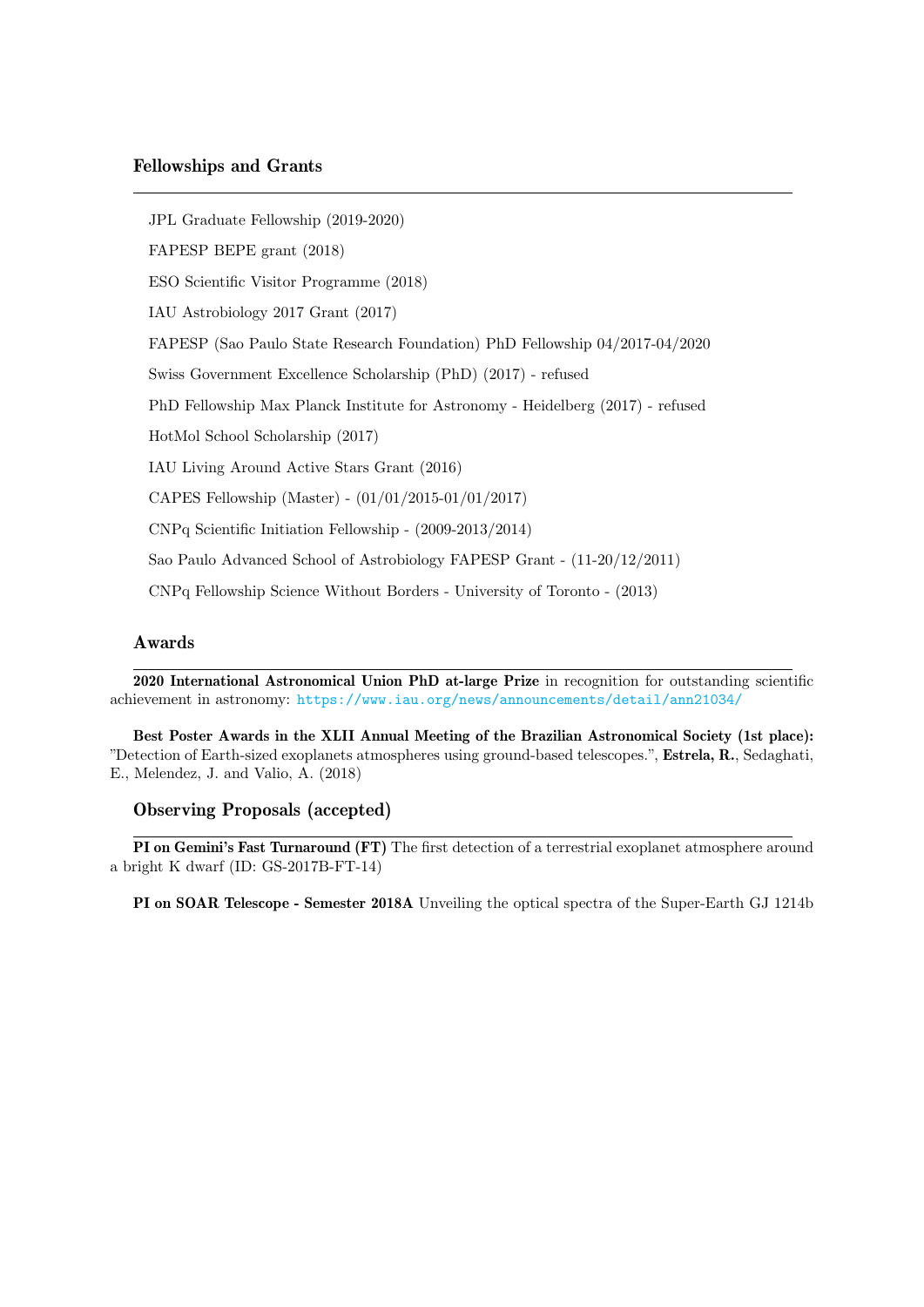# Publications (First author: 4 total, +1 to be submitted)

- Detection of aerosols at microbar pressures in an exoplanet atmosphere Estrela, R., Swain, M. R., Roudier, G., West, R., Valio, A., accepted by AJ, (2021)
- Disequilibrium chemistry in exoplanets atmospheres observed with the Hubble Space Telescope Roudier, G., Swain, M; Gudipati, M., West, R., Estrela and Zellem, R., accepted by AJ (2021)
- Characterization of an Instrument Model for Exoplanet Spectrum Estimation through Wide Scale Analysis on HST Huber-Feely, N., Swain, M., Roudier, G. M., Estrela, R., submitted to A&A (2021)
	-
- Detection of an Atmosphere on a Rocky Exoplanet Swain, M. R., Estrela, R., Roudier, G. M., Sotin, C., Rimmer, P., Valio, A., West, R., Pearson, K., Huber-Feely, N., Zellem, R., AJ, 161, 213 (2021) arXiv:2103.05657
- The evolutionary track of the H/He envelope in the observed population of sub-Neptunes and super-Earths planets Estrela, R., Swain, M., Gupta, A., Sotin, C., Valio, A; ApJ, 898, 104 (2020)
- Surface and oceanic habitability in the Trappist-1 Planets under the impacts of flares Estrela, R., Palit, S. and Valio, A.; Astrobiology, V. 20, Issue 12, p.1465-1475
- The biological impact of superflares on planets in the Habitable Zone Valio, A., Estrela, R., Cabral, L., Grangeiro, A.; Proceedings of the International Astronomical Union, V. 345, pp. 176-180 (2020)
- Characterization of stellar activity using transits and its impact on habitability Estrela, R. and Valio, A.; to be published in the Proceedings of the International Astronomical Union, Solar and Stellar Magnetic Fields: origins and manifestations (2020)
- Two Terrestrials Families with Different Origins Swain, M., Estrela, R., Sotin, C., et al.; ApJ, 881, 117 (2019)
- Superflare UV flashes impact on Kepler-96 system: a glimpse of habitability when the ozone layer first formed on Earth; Estrela, R. and Valio, A.; Astrobiology, 18, 1414-1424 (2018).
- Using planetary transits to estimate magnetic cycles of Kepler stars Estrela, R. and Valio, A.; Proceedings of the International Astronomical Union, V. 328, pp 152-158 (2017).
- Activity and rotation of Kepler-17 Valio, A., Estrela, R., Dirceu, Y., Bravo, J. P., and Medeiros, J. R.; ApJ v.835, 294V (2017)
- Stellar magnetic cyles in Kepler-17 and Kepler-63 Estrela, R. and Valio, A.; ApJ v.831 57E (2016)
- Wavelets: a powerful tool for studying rotation, activity, and pulsation in Kepler and CoRoT stellar light curves

Bravo, J. P., Roque, S., Estrela, R., Leão, I. C., Medeiros, J. R.; A&A V.568 A34 (2014)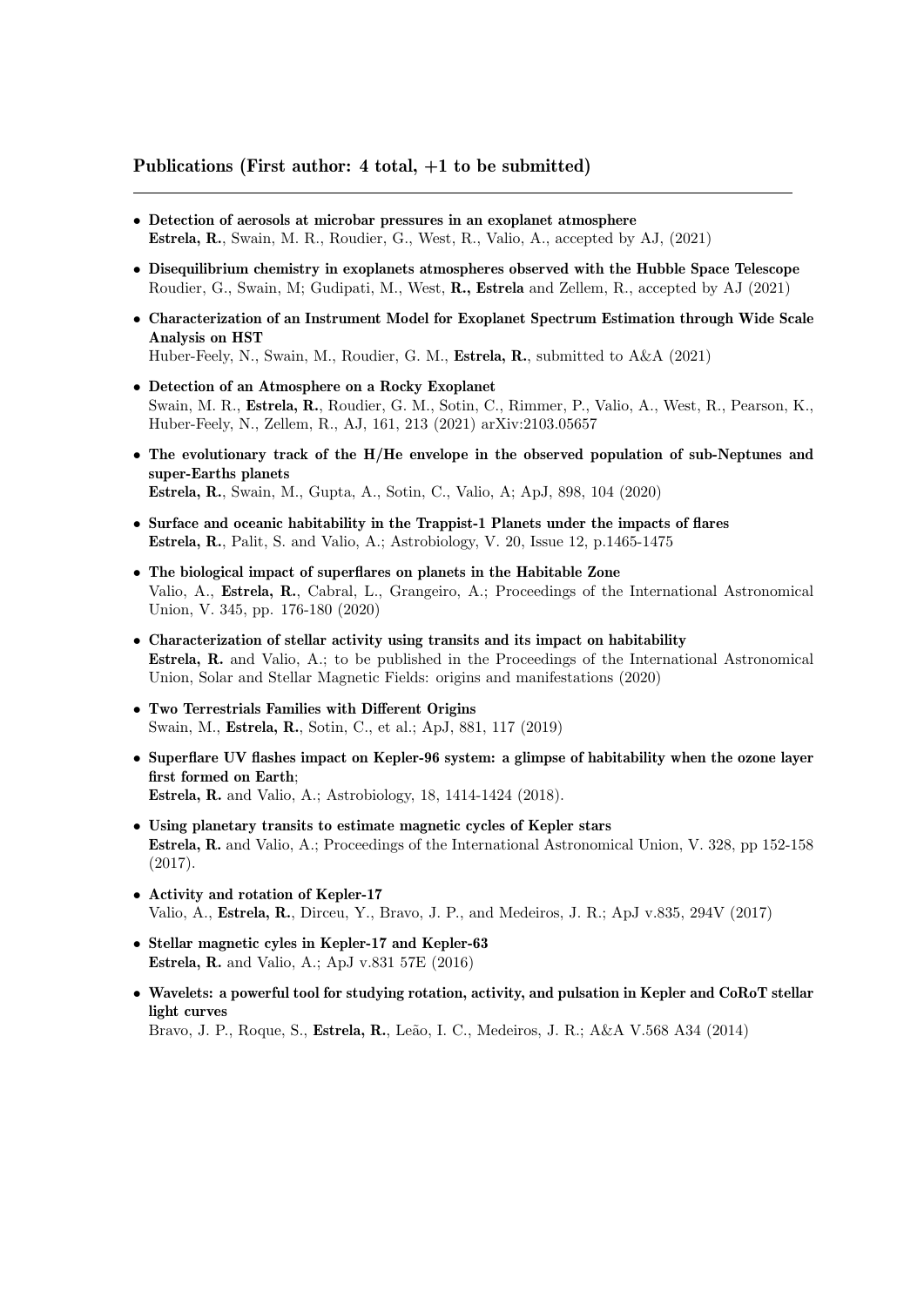# Book Chapter

"Superflares UV impact on the habitability of exoplanets" to be publish in the book  $UV$  Astronomy and the investigation of the origin of life by Elsevier (2021).

## Invited talk

- Characterization of stellar activity using transits and its impact on habitability at IAU Symposium 354 Solar and Stellar Magnetic Fields: Origins and Manifestations,Copiapo, Chile, 06/07/2019.
- Detection of an atmosphere on the Rocky Exoplanet GJ 1132b at Exoplanet Centre Seminars at the University of Cambridge, to be presented at 06/15/2021.
- Detection of an atmosphere on the Rocky Exoplanet GJ 1132b at MPIA (Heidelberg) Exocoffee, to be presented at 04/30/2021.

## Contributed talks

- Diversity in Terrestrial worlds: analysis of multi dimensional factors that shape their evolution. at Habitable Worlds 2021 (Virtual), 02/23/2021.
- Atmospheric Evolution of Super-Earths and sub-Neptunes at Precision Spectroscopy 2021 (Virtual), 02/01/2021.
- The evolutionary track of the H/He envelope in the observed population of sub-Neptunes and super-Earths planets

at Exoplanet Science Initiative Symposium (Virtual), 08/31/2020.

- The evolutionary track of the H/He envelope in the observed population of sub-Neptunes and super-Earths planets at Virtual 236th Annual Meeting of the American Astronomical Society, 02/06/2020.
- Two Terrestrials Families with Different Origins at Exoplanet Science Initiative Symposium, Caltech, Pasadena, USA, 26/03/2019.
- Modeling instrumental systematics in transmission spectra from FORS2 using Gaussian Processes at 42nd COSPAR Assembly, Pasadena, USA, 15/07/2018.
- Exploring habitability under an environment of strong superflares at a time when the ozone layer first formed on Earth at 42nd COSPAR Assembly, Pasadena, USA, 18/07/2018.
- Characterizing the exoplanets atmospheres using ground based telescopes at ESO Coloquium, Santiago, Chile, 19/04/2018.
- The Biological Impact of Kepler-96 Superflares on its Planetary System

at XLI Brazilian Astronomical Society Annual Meeting, Sao Paulo, Brazil, 05/09/2017.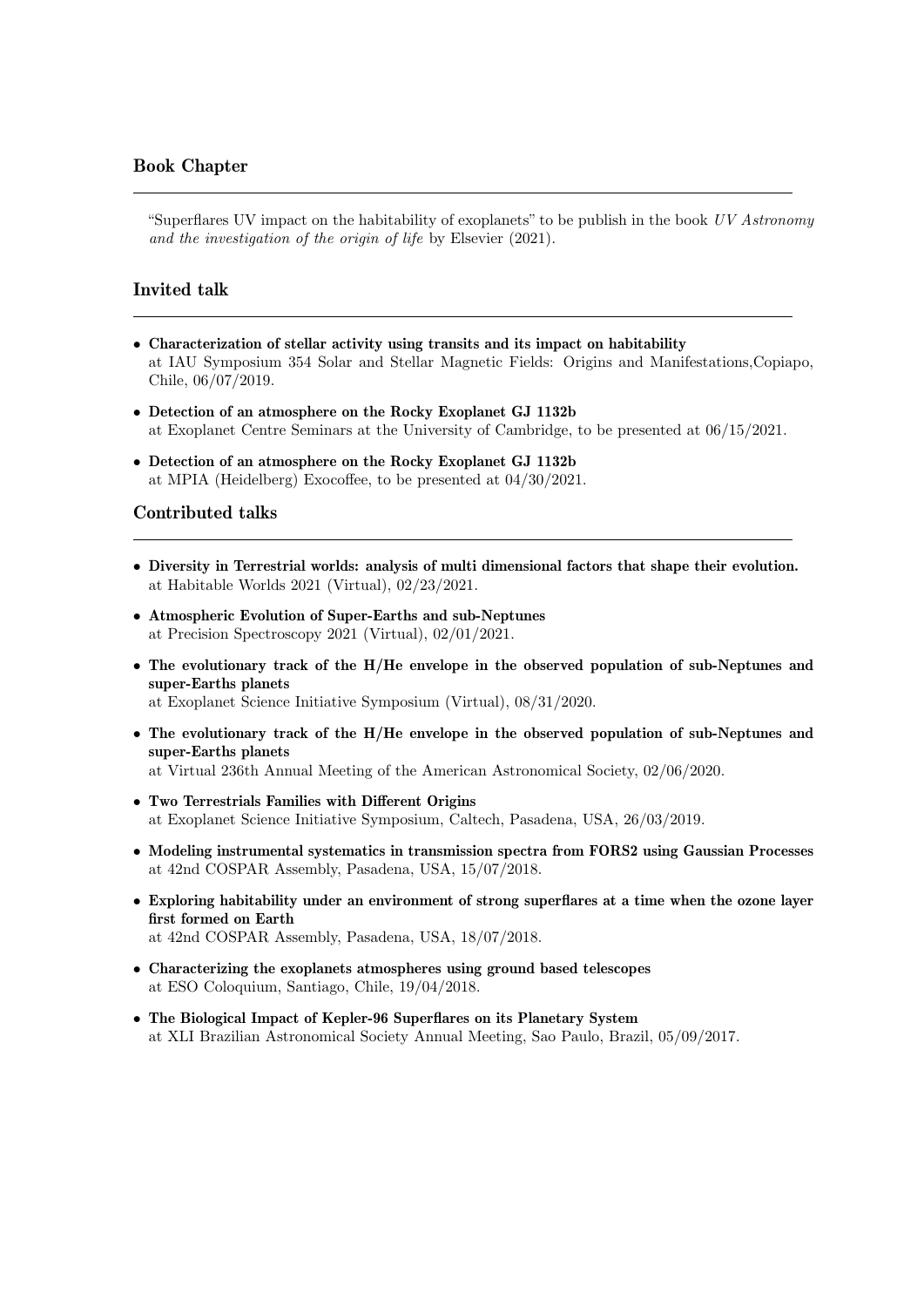- Kepler-96 system: exploring the habitability of its super-Earth and of a hypothetical Earth in an environment of strong superflares at Precision Spectroscopy: Towards Earth 2.0, Sao Paulo, Brazil, 04/08/2017.
- Kepler-96 flares and their impact on the transiting planet
- at AASTCS 5: Radio Exploration of Planetary Habitability, Palm Springs, California, USA, 12/05/2017.
- Using planetary transits to estimate magnetic cycles of Kepler stars at IAU Symposium 328 (Living Around Active Stars), Maresias, Sao Paulo, Brazil, 17/10/2016.
- Stellar magnetic cycles in the solar-like stars Kepler-17 and Kepler-63 at XL Brazilian Astronomical Society Annual Meeting, Ribeirao Preto, Sao Paulo, Brazil, 29/08/2016.
- Characterization and Interaction of the magnetic field in solar type stars and their planets at Exoplanetary Atmospheres and Habitability Workshop, Observatoire de la Côte d'Azur, Nice, France, 12/10/2015
- Investigation of galaxy clusters alignments in the Red Sequence Survey-2 at Summer Undergraduate Research Program, University of Toronto, Toronto, Canada, 20/08/2013

## Posters

• The evolutionary track of the H/He envelope in the observed population of sub-Neptunes and super-Earths planets ESTRELA, Raissa, SWAIN, Mark, GUPTA, Akash, SOTIN, Christophe, VALIO, Adriana. 2020,

235th Annual Meeting of the American Astronomical Society, Honolulu, Hawai, USA.

- Unveiling hazes and energy balance in the exoplanets atmospheres with STIS. ESTRELA, Raissa, SWAIN, Mark and ROUDIER, Gael. 2019, Extreme Solar Systems IV, Reykjavik, Iceland.
- Two terretrials families with different origins ESTRELA, Raissa, SWAIN, Mark, SOTIN, Christope, ROUDIER, Gael and ZELLEM, Robert. 2019, Sagan Workshop, Caltech, Pasadena, USA. and at Kepler and K2 Science Conference V, Glendale.
- Detection of Earth-sized exoplanets atmospheres using ground-based telescopes. ESTRELA, Raissa, SEDAGHATI, Elyar, MELENDEZ, Jorge and VALIO, Adriana. 2018, XLII Brazilian Astronomical Society Annual Meeting, Sao Paulo, Brazil
- Superflares impact on Kepler-96 system: exploring habitability when the ozone layer first formed on Earth

ESTRELA, Raissa and VALIO, Adriana. Astrobiology 2017, Coyhaique, Chile, 2017.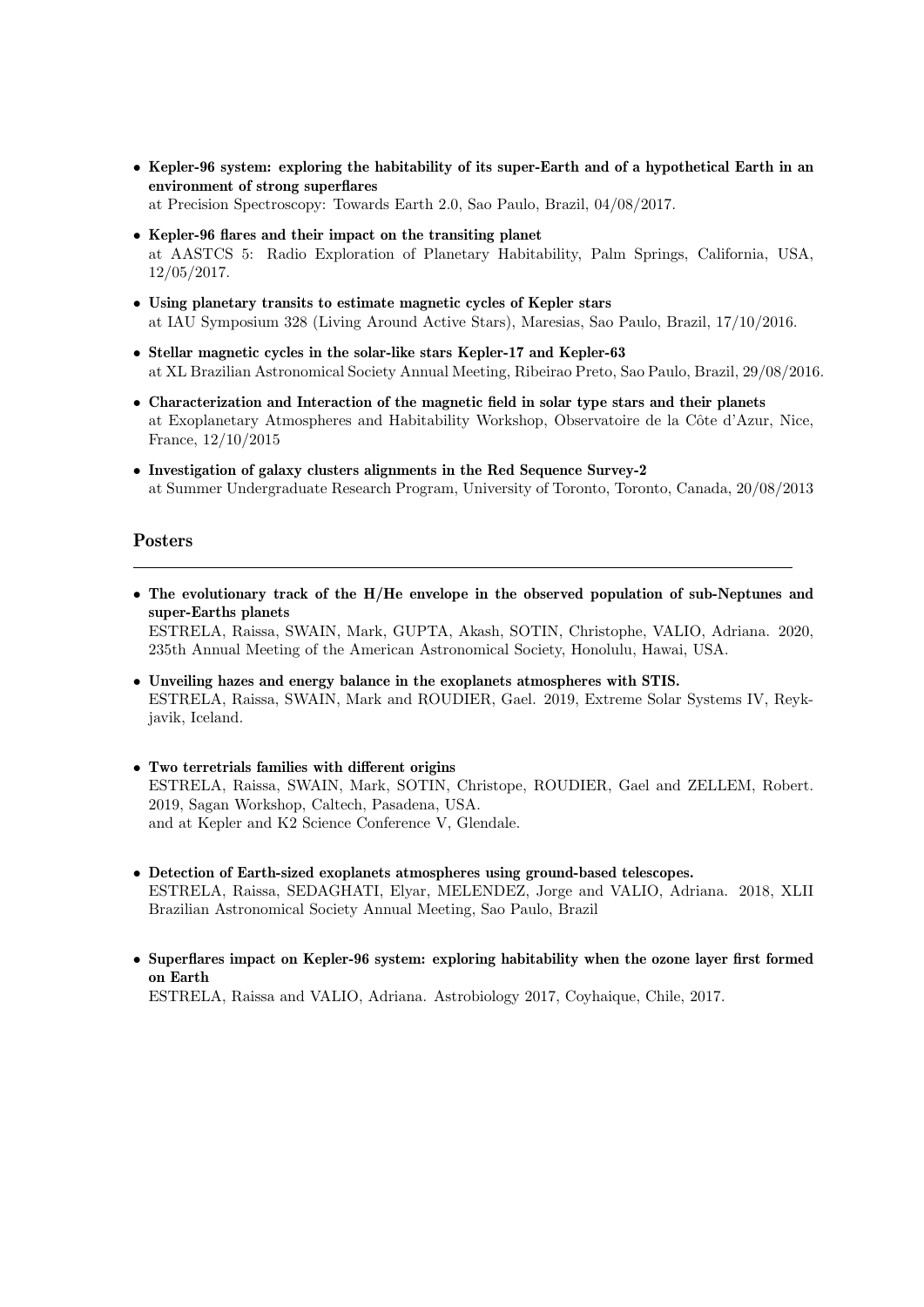- Characterization of the magnetic field in Kepler-17 and Kepler-63 ESTRELA, Raissa and VALIO, Adriana. XXXIX Brazilian Astronomical Society Annual Meeting, Ouro Preto, Minas Gerais, Brazil, 2015.
- Identification of rotation and pulsation signatures in Kepler lightcurves using Wavelet technique ESTRELA, Raissa and VALIO, Adriana. XXXIX Brazilian Astronomical Society Annual Meeting, Ouro Preto, Minas Gerais, Brazil, 2015.
- Wavelet procedure applied to Kepler light curve of planet host stars and eclipsing binqaries ESTRELA, R., LIRA, S. R. ; BRAVO, J. P. ; FREITAS, D. B. ; MEDEIROS, J. R. XXXVII Brazilian Astronomical Society Annual Meeting, Aguas de Lindóia, Sao Paulo, Brazil, 2012.
- Wavelet characterization of the CoRoT Lightcurves ESTRELA, R., LOPES, C. E. F. ; MEDEIROS, J. R. XXXVI Brazilian Astronomical Society Annual Meeting, S˜ao Paulo, Brazil, 2011.
- The magic diversity of the Zoo CoRoT ESTRELA, R., LOPES, C. E. F. ; MEDEIROS, J. R. XXXV Brazilian Astronomical Society Annual Meeting, Passa Quatro, Brazil, 2010.

## Teaching Experience

Short-term course offered to the Academic Week of Biological Sciences 2017 at Mackenzie Presbyterian University:

#### Astrobiology: Life Beyond Earth

- Search for life in our solar system: the perspectives to find life in other planets or moons in our solar system and what are the conditions to have habitability
- Search for life beyond our solar system: how to detect exoplanets orbiting distant stars and how to search for biological signals in them
- Planetary habitability: the study of all physical phenomena that can impact or have influence in the development of life

# Advising Experience

 $\bullet$  06/2020-to present Advising Ashini Modi, Junior student at Caddo Parish High School (Shreveport, Louisiana) Project: Atmospheric mass loss in Terrestrial Exoplanets induced by Stellar Wind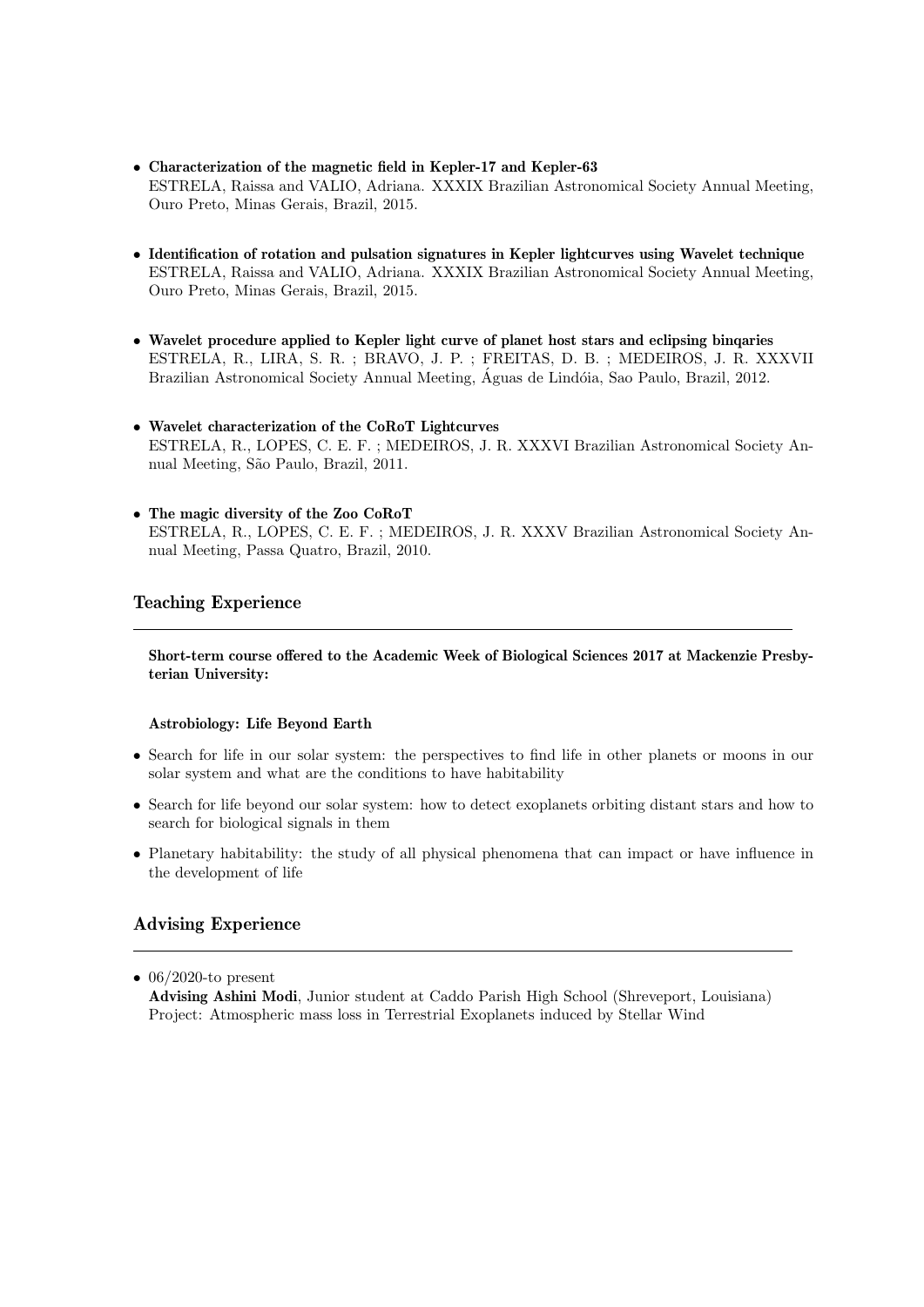- $\bullet$  03/2018-08/2018 Co-advised Abel Granjeiro, undergraduate student in Chemistry at Mackenzie Presbyterian University (Sao Paulo, Brazil) Project: Atmosphere and Habitability of Exoplanets
- $\bullet$  06/2018- 08/2018 Co-advised Luisa Cabral, undergraduate student in Biological Sciences at Mackenzie Presbyterian University (Sao Paulo, Brazil) Project: Effects of Trappist-1 Superflares on Life

# Computer Skills

- Programming Python, IDL
- Operating System Linux, mac IOS

# Public Outreach

• Contributor in the blog Astropontos since 2017 (<https://astropontos.org/> - portuguese version of astrobites)

# Event planning

## • Galileu's Atelier

XV Week for Science, Tecnology and Culture - CIENTEC, University Federal of Rio Grande do Norte, Natal, Brasil

## • Workshop

SOC at the Precision Spectroscopy Workshop: From the first stars to Exoplanets , 10-11 September 2018, Sao Paulo, Brazil.

LOC at the Precision Spectroscopy Workshop: Stellar connections: from Galaxy evolution to exoplanets, 1-3 February 2021, Sao Paulo, Brazil.

Coloquiums of the Center for Radioastronomy and Astrophysics Mackenzie

## • Journal Clubs

Sprint 2: interior-atmosphere-magnetosphere-stellar wind connections at the JPL ESI Journal Club

Journal Club of the Science and Geospace Applications Graduated Program (2016-2018)